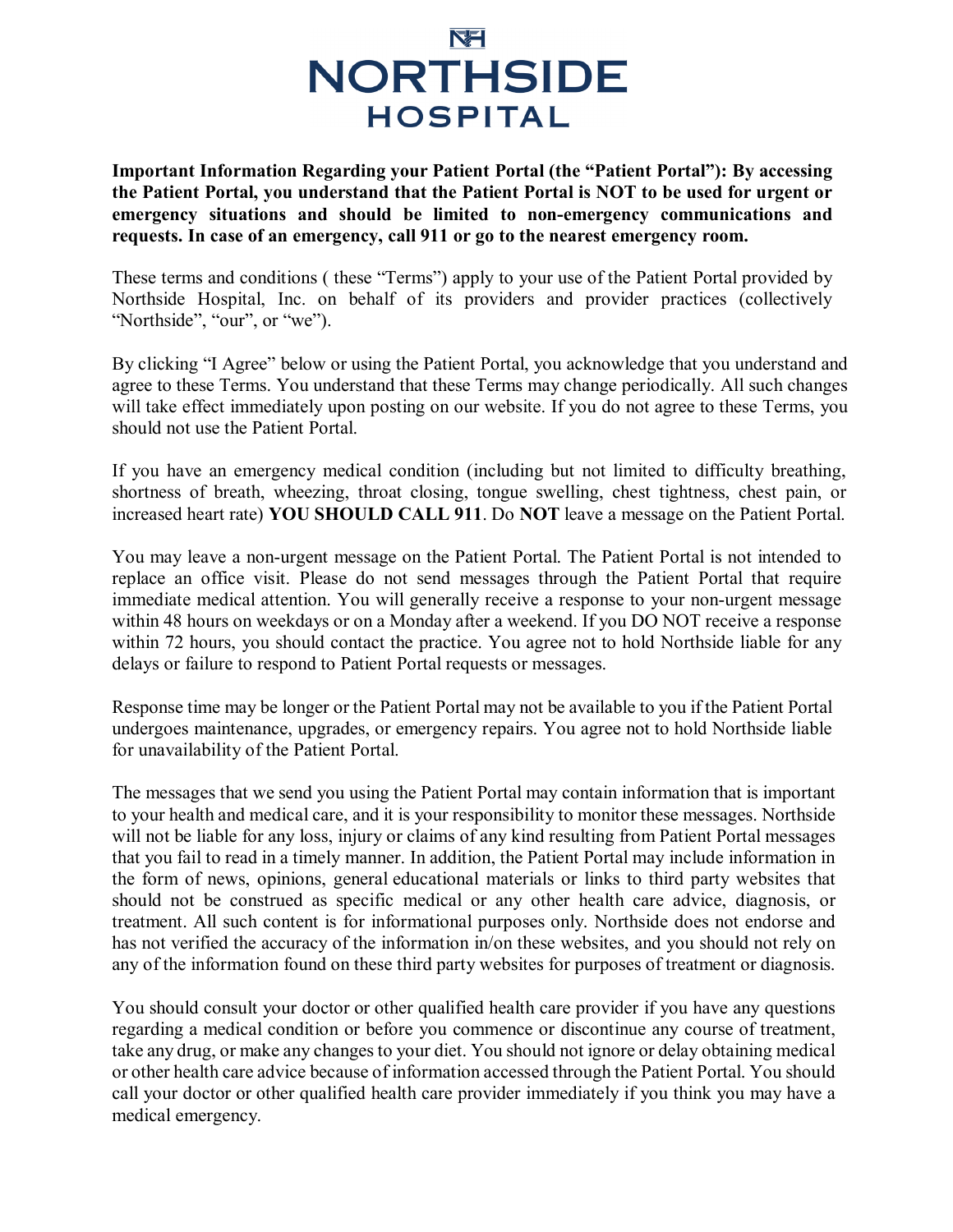The Patient Portal is provided as a courtesy to our patients. Northside reserves the right at any time and from time to time to modify or discontinue the Patient Portal, or any part thereof, temporarily or permanently with or without notice.

To help ensure that the Patient Portal remains secure, we need to have your current (private) email address and be informed if it ever changes. Please be aware that you will be notified via e-mail when there is new medical information to be viewed on the Patient Portal. This means that any person with access to your e-mail will be able to see this notification. Please take this into account when providing an e-mail address.

Keep your Patient Portal user ID and password secure so that only you, or someone authorized by you, can gain access to your patient information. You represent and warrant that all information you provide or supply to the Patient Portal, including without limitation, your registration information, is accurate and complete. Please note that if you share your Patient Portal user name and password with anyone, this will allow others to see your health information. You are responsible for the security of your password(s) and for authorizing, monitoring, and controlling any access and use of your account and password(s). Accordingly, you agree that Northside has no responsibility concerning any breach of your health information due to your failure to comply with these Terms including sharing or losing your user name and password.

Communication via the Patient Portal may be included in your permanent medical record. We strongly recommend that confidential issues, such as HIV/AIDS, mental health or chemical dependency matters NOT be addressed via e-mail or Patient Portal messages. Please call your provider's office directly for questions of this nature.

By using the Portal, you understand that use of the internet presents inherent security risks. We review our security practices on a regular basis to help ensure that your data is maintained securely. However, no system can completely guard against all risks of intentional intrusion or inadvertent disclosure of information. Moreover, when you transmit information via the internet, your transmission may be compromised before it reaches us. Accordingly, Northside makes no guarantee as to the confidentiality or security of the data you submit or transmit via the internet, including while using the Patient Portal. In addition, if you decide to connect your health record to the thirdparty app of your choice, please be advised that the app is in no way endorsed by or affiliated with Northside. When you connect your health record to the app of your choice or elect to transmit your health record outside of our medical record system, Northside is then no longer managing the security and use of your data and you are responsible for protecting that data, which may no longer be secure. Northside encourages patients to always consider the protection of your personal data and read in full all privacy policies and terms of use to ensure you manage your data appropriately as sharing your information cannot be undone. You hereby expressly and fully assume the risk of any unauthorized disclosure or intentional intrusion, or of any delay, failure, interruption or corruption of data or other information transmitted in connection with your use of the Patient Portal. You assume the sole risk of transmitting your information as it relates to the uses of the Patient Portal and for any data corruptions, intentional interceptions, intrusions or unauthorized access to information, or of any delays, interruptions to, or failures preventing the use of the Patient Portal. You further agree to hold Northside harmless from any and all liability and/or damages related to